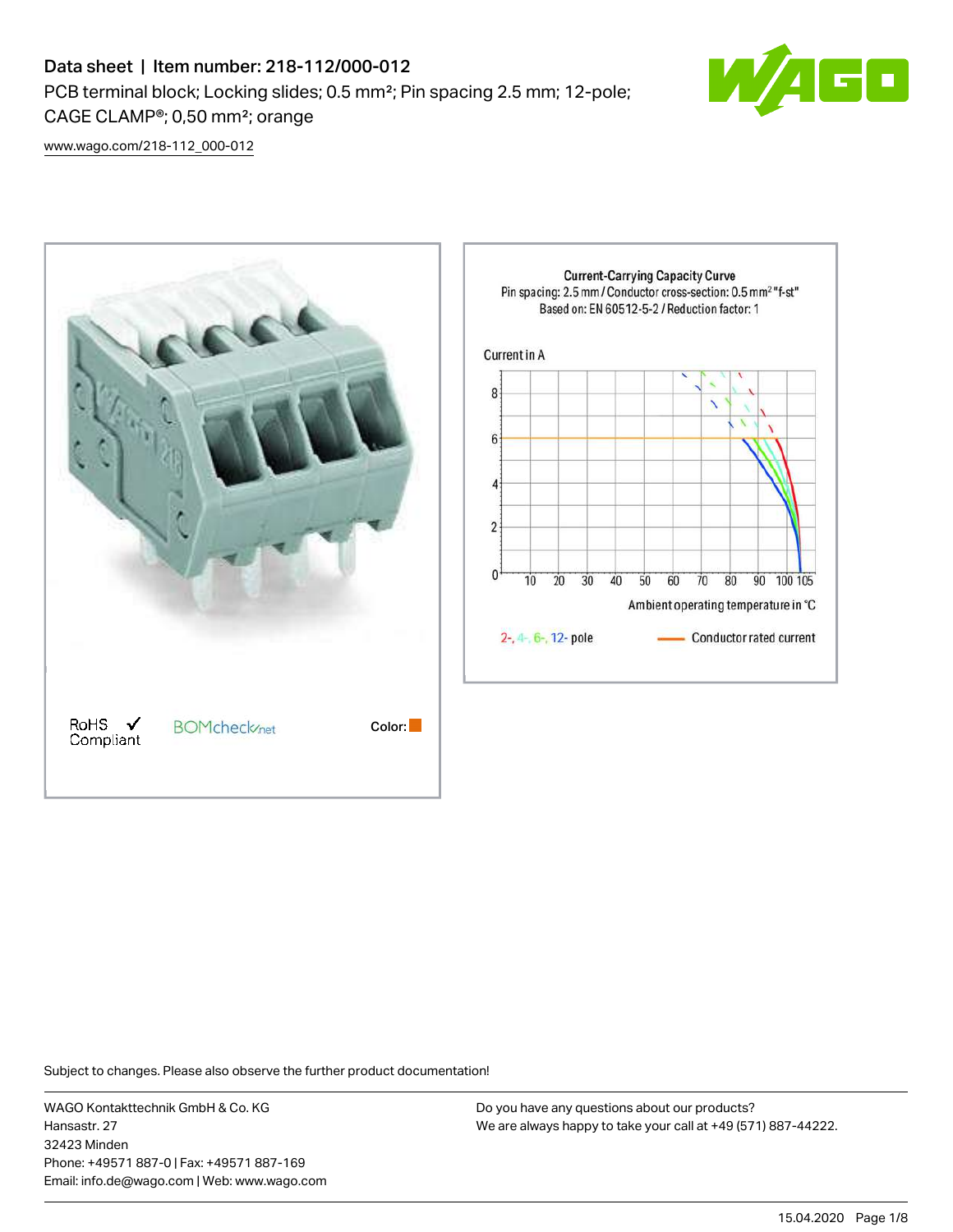



## Item description

- П Terminal strips are just 8.1 mm tall and feature an innovative, locking slide-actuated CAGE CLAMP®
- $\blacksquare$ Several clamping units can be held open simultaneously
- П Easily terminate stranded conductors in

tight spaces (e.g., bus connectors)

## Data Electrical data

## Ratings per IEC/EN 60664-1

| Ratings per                     | IEC/EN 60664-1 |
|---------------------------------|----------------|
| Rated voltage (III / 3)         | 80 V           |
| Rated impulse voltage (III / 3) | $2.5$ kV       |
| Rated voltage (III / 2)         | 160 V          |
| Rated impulse voltage (III / 2) | $2.5$ kV       |
| Rated voltage (II / 2)          | 320 V          |
| Rated impulse voltage (II / 2)  | $2.5$ kV       |
| Rated current                   | 6A             |

Subject to changes. Please also observe the further product documentation!

WAGO Kontakttechnik GmbH & Co. KG Hansastr. 27 32423 Minden Phone: +49571 887-0 | Fax: +49571 887-169 Email: info.de@wago.com | Web: www.wago.com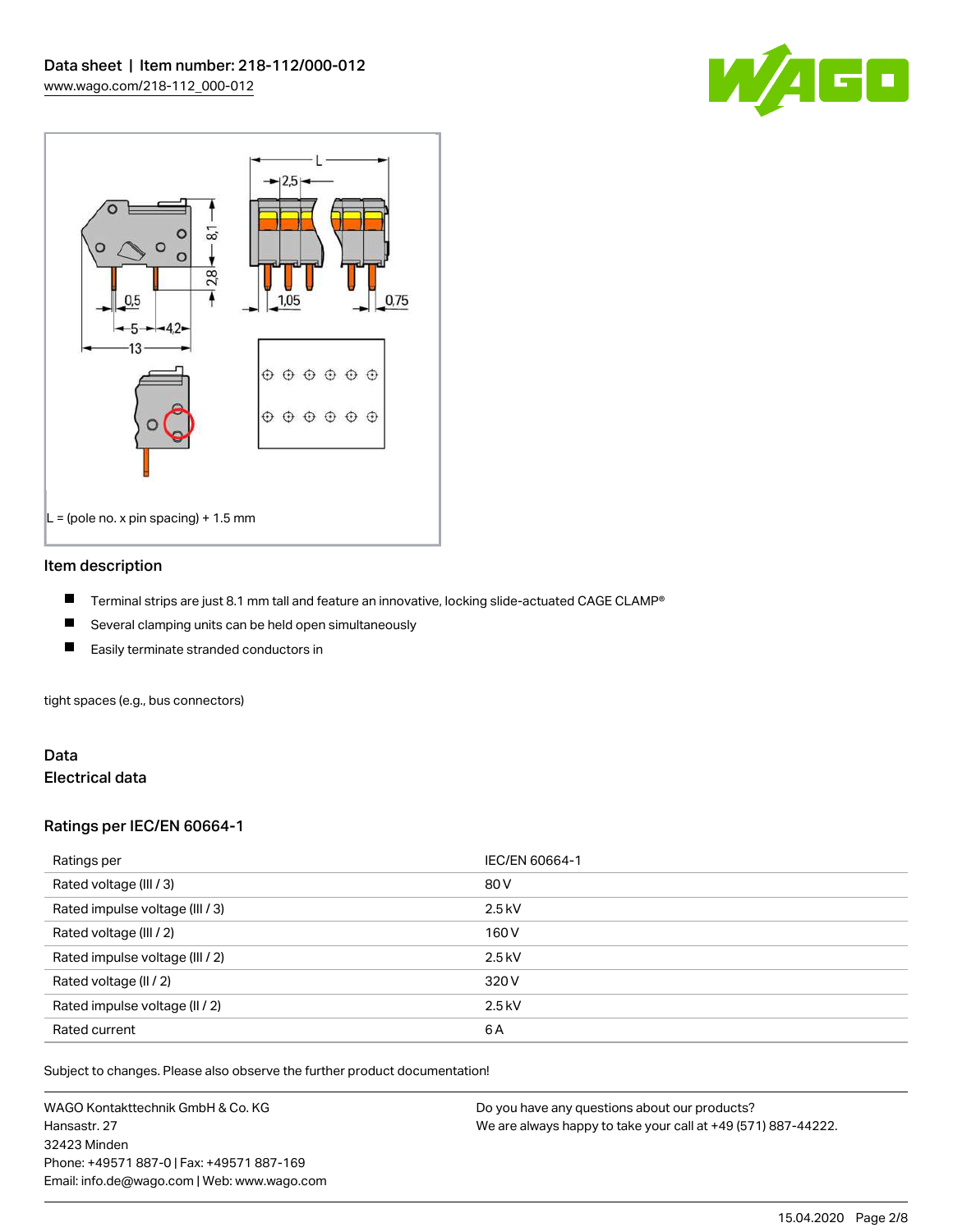

Legend (ratings) (III / 2) ≙ Overvoltage category III / Pollution degree 2

## Approvals per UL 1059

| Rated voltage UL (Use Group B) | 150 V   |
|--------------------------------|---------|
| Rated current UL (Use Group B) |         |
| Approvals per                  | UL 1059 |

# Approvals per CSA

| Rated voltage CSA (Use Group B) | 150 V |
|---------------------------------|-------|
| Rated current CSA (Use Group B) |       |

# Connection data

| Connection technology                                       | CAGE CLAMP®                                                              |
|-------------------------------------------------------------|--------------------------------------------------------------------------|
| Actuation type                                              | Slider                                                                   |
| Solid conductor                                             | $0.080.5$ mm <sup>2</sup> / 28  20 AWG                                   |
| Fine-stranded conductor                                     | $0.080.5$ mm <sup>2</sup> / 28  20 AWG                                   |
| Fine-stranded conductor with ferrule with plastic collar    | $0.25$ mm <sup>2</sup>                                                   |
| Fine-stranded conductor with ferrule without plastic collar | $0.25$ mm <sup>2</sup>                                                   |
| Strip length                                                | $56$ mm $/ 0.20.24$ inch                                                 |
| Conductor entry angle to the PCB                            | $40^{\circ}$                                                             |
| No. of poles                                                | 12                                                                       |
| Total number of connection points                           | 12                                                                       |
| Total number of potentials                                  | 12                                                                       |
| Number of connection types                                  | 1                                                                        |
| Number of levels                                            | 1                                                                        |
| Note (conductor cross-section)                              | Terminating 0.75 mm <sup>2</sup> /18 AWG conductors is possible; however |
|                                                             | insulation diameter allows only every other clamping unit to be          |
|                                                             | terminated with this conductor size.                                     |

# Geometrical Data

| Pin spacing             | 2,5 mm / 0.098 inch  |
|-------------------------|----------------------|
| Width                   | 31,5 mm / 1.24 inch  |
| Height                  | 10,9 mm / 0.429 inch |
| Height from the surface | 8,1 mm / 0.319 inch  |
| Depth                   | 13 mm / 0.512 inch   |
| Solder pin length       | $2.8$ mm             |
| Solder pin dimensions   | $0.5 \times 0.75$ mm |

Subject to changes. Please also observe the further product documentation!

WAGO Kontakttechnik GmbH & Co. KG Hansastr. 27 32423 Minden Phone: +49571 887-0 | Fax: +49571 887-169 Email: info.de@wago.com | Web: www.wago.com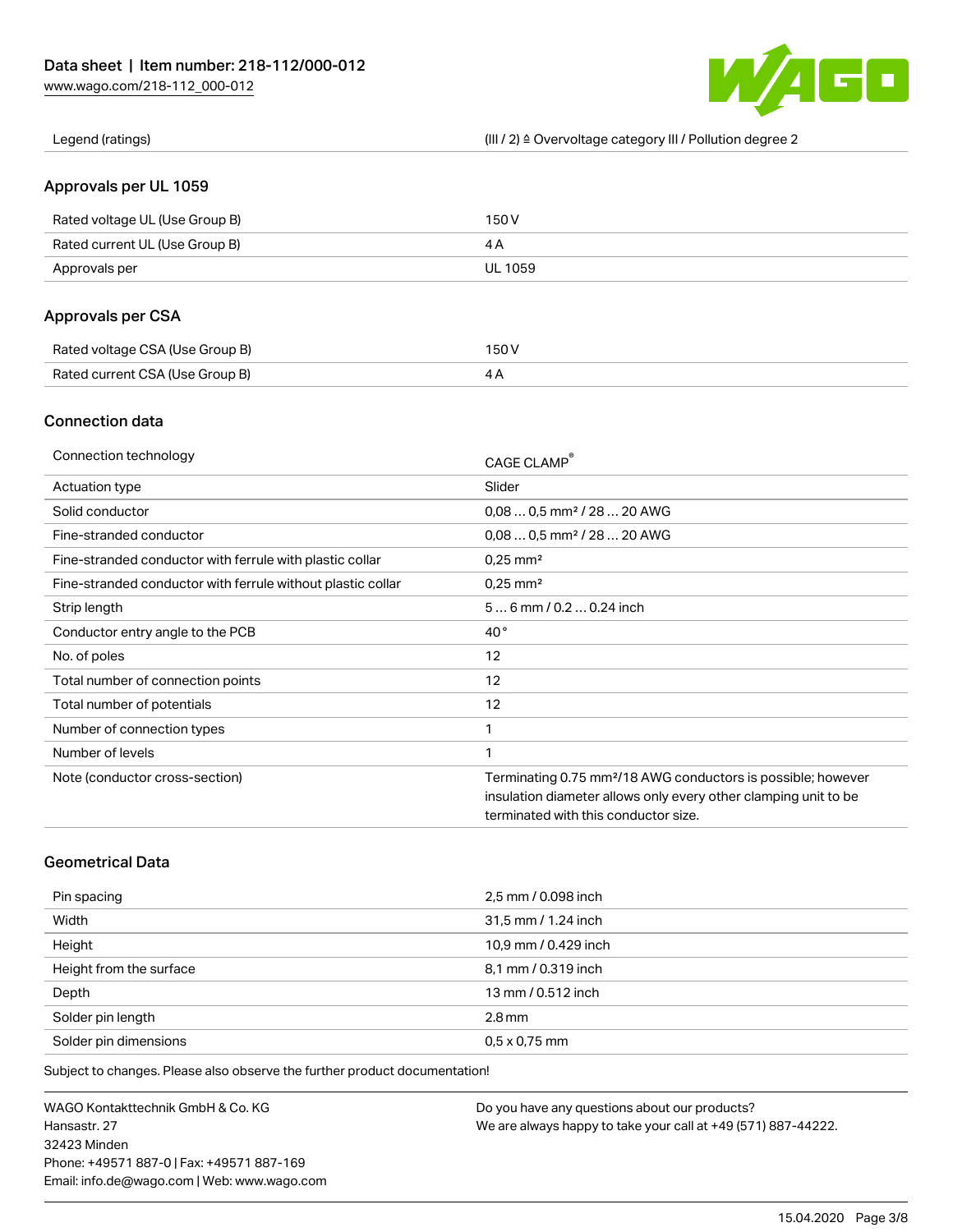

Drilled hole diameter (tolerance)  $1,1$   $(+0,1)$  mm

# PCB contact

| PCB contact                         | тнт                                      |
|-------------------------------------|------------------------------------------|
| Solder pin arrangement              | over the entire terminal strip (in-line) |
| Number of solder pins per potential |                                          |

## Material Data

| Color                       | orange                                 |
|-----------------------------|----------------------------------------|
| Material group              |                                        |
| Insulating material         | Polyamide 66 (PA 66)                   |
| Flammability class per UL94 | V <sub>0</sub>                         |
| Clamping spring material    | Chrome nickel spring steel (CrNi)      |
| Contact material            | Electrolytic copper (E <sub>Cu</sub> ) |
| Contact plating             | tin-plated                             |
| Fire load                   | 0.051 MJ                               |
| Weight                      | 3.9 g                                  |
|                             |                                        |

## Environmental Requirements

## Commercial data

| Product Group      | 4 (Printed Circuit) |
|--------------------|---------------------|
| Packaging type     | <b>BOX</b>          |
| Country of origin  | PL                  |
| <b>GTIN</b>        | 4044918877909       |
| Customs Tariff No. | 85369010000         |

## Approvals / Certificates

### Country specific Approvals

|      |                                 |                                 | Certificate |
|------|---------------------------------|---------------------------------|-------------|
| Logo | Approval                        | <b>Additional Approval Text</b> | name        |
| Æ    | CSA<br>DEKRA Certification B.V. | C22.2 No. 158                   | 1565656     |

Subject to changes. Please also observe the further product documentation!

WAGO Kontakttechnik GmbH & Co. KG Hansastr. 27 32423 Minden Phone: +49571 887-0 | Fax: +49571 887-169 Email: info.de@wago.com | Web: www.wago.com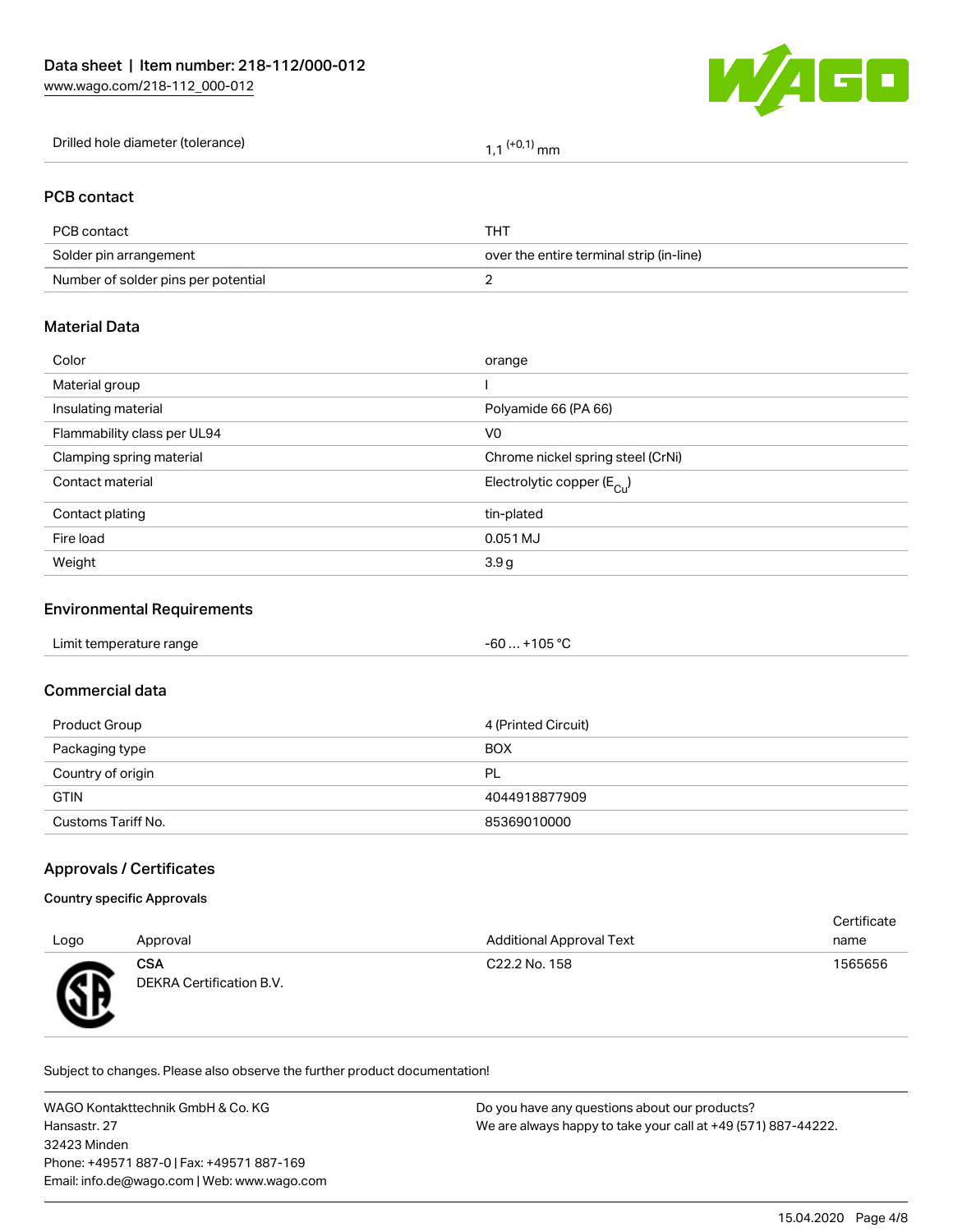

#### UL-Approvals

| Logo   | Approval                      | <b>Additional Approval Text</b> | Certificate<br>name |
|--------|-------------------------------|---------------------------------|---------------------|
|        | UL                            | <b>UL 1059</b>                  | 20190630-           |
| J<br>◡ | UL International Germany GmbH |                                 | E45172              |

## **Counterpart**

## Compatible products

| ferrule |                                                                                                                                                                                                 |                                  |
|---------|-------------------------------------------------------------------------------------------------------------------------------------------------------------------------------------------------|----------------------------------|
|         | Item no.: 216-131<br>Ferrule; Sleeve for 0.25 mm <sup>2</sup> / AWG 24; uninsulated; electro-tin plated                                                                                         | www.wago.com/216-131             |
|         | Item no.: 216-151<br>Ferrule; Sleeve for 0.25 mm <sup>2</sup> / AWG 24; uninsulated; electro-tin plated                                                                                         | www.wago.com/216-151             |
|         | Item no.: 216-301<br>Ferrule; Sleeve for 0.25 mm <sup>2</sup> / AWG 24; insulated; electro-tin plated; yellow                                                                                   | www.wago.com/216-301             |
|         | Item no.: 216-321<br>Ferrule; Sleeve for 0.25 mm <sup>2</sup> / AWG 24; insulated; electro-tin plated; yellow                                                                                   | www.wago.com/216-321             |
| tools   |                                                                                                                                                                                                 |                                  |
|         | Item no.: 210-647<br>Operating tool; Blade: 2.5 x 0.4 mm; with a partially insulated shaft                                                                                                      | www.wago.com/210-647             |
|         | Item no.: 210-719<br>Operating tool; Blade: 2.5 x 0.4 mm; with a partially insulated shaft                                                                                                      | www.wago.com/210-719             |
|         | Marking accessories                                                                                                                                                                             |                                  |
|         | Item no.: 210-331/250-202<br>Marking strips; as a DIN A4 sheet; MARKED; 1-16 (400x); Height of marker strip: 2.3 mm/0.091 in; Strip<br>length 182 mm; Horizontal marking; Self-adhesive; white  | www.wago.com/210-331<br>/250-202 |
|         | Item no.: 210-331/250-204<br>Marking strips; as a DIN A4 sheet; MARKED; 17-32 (400x); Height of marker strip: 2.3 mm/0.091 in; Strip<br>length 182 mm; Horizontal marking; Self-adhesive; white | www.wago.com/210-331<br>/250-204 |
|         |                                                                                                                                                                                                 |                                  |

#### Item no.: 210-331/250-206

Subject to changes. Please also observe the further product documentation!

WAGO Kontakttechnik GmbH & Co. KG Hansastr. 27 32423 Minden Phone: +49571 887-0 | Fax: +49571 887-169 Email: info.de@wago.com | Web: www.wago.com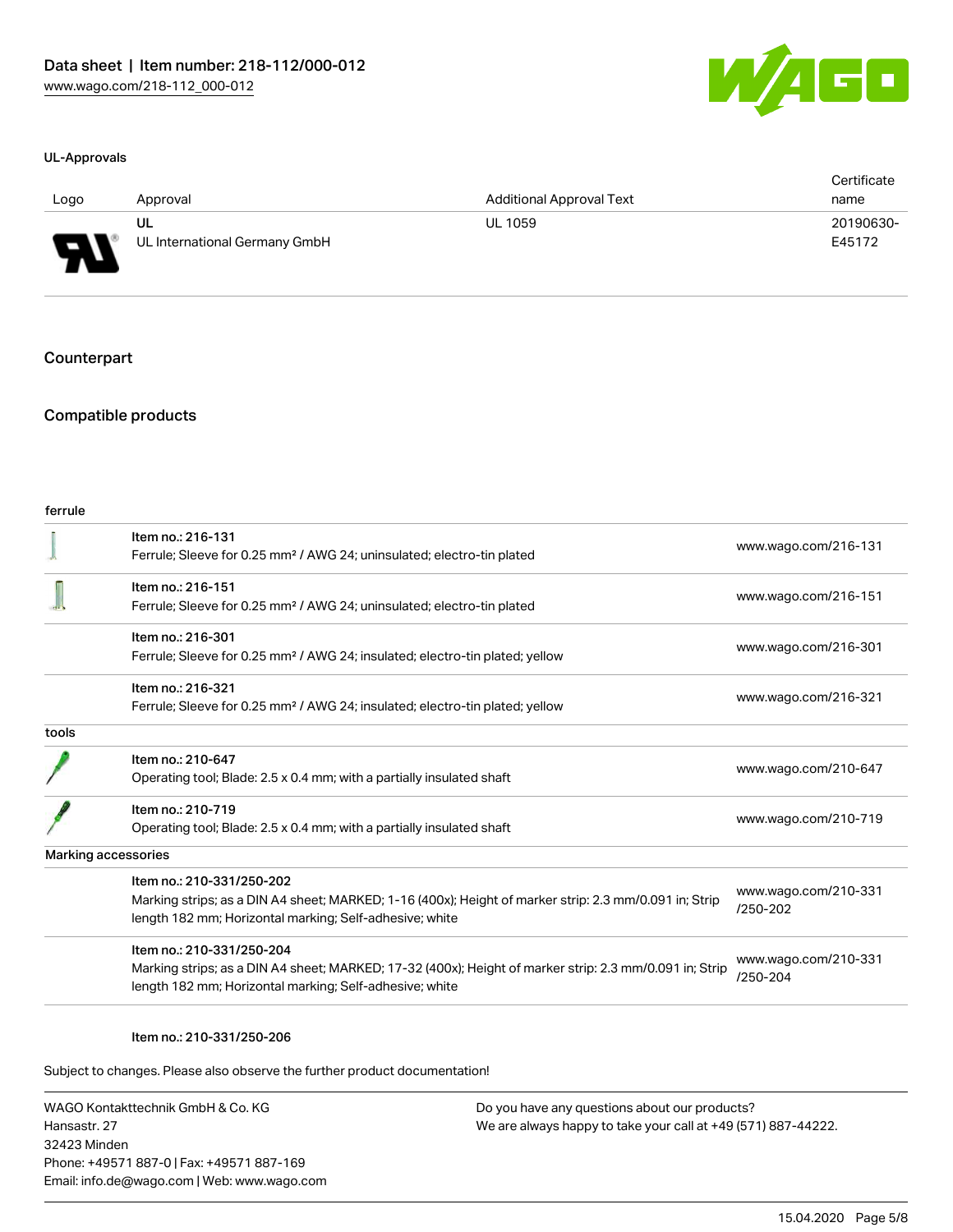

|                                   | Marking strips; as a DIN A4 sheet; MARKED; 33-48 (400x); Height of marker strip: 2.3 mm/0.091 in; Strip<br>length 182 mm; Horizontal marking; Self-adhesive; white<br>Item no.: 210-331/250-207<br>Marking strips; as a DIN A4 sheet; MARKED; 1-48 (100x); Height of marker strip: 2.3 mm/0.091 in; Strip<br>length 182 mm; Horizontal marking; Self-adhesive; white |             | www.wago.com/210-331<br>/250-206<br>www.wago.com/210-331<br>/250-207 |          |
|-----------------------------------|----------------------------------------------------------------------------------------------------------------------------------------------------------------------------------------------------------------------------------------------------------------------------------------------------------------------------------------------------------------------|-------------|----------------------------------------------------------------------|----------|
|                                   |                                                                                                                                                                                                                                                                                                                                                                      |             |                                                                      |          |
| check                             |                                                                                                                                                                                                                                                                                                                                                                      |             |                                                                      |          |
|                                   | Item no.: 735-500<br>Test pin; 1 mm Ø; with solder connection for test wire                                                                                                                                                                                                                                                                                          |             | www.wago.com/735-500                                                 |          |
| <b>Downloads</b><br>Documentation |                                                                                                                                                                                                                                                                                                                                                                      |             |                                                                      |          |
| <b>Additional Information</b>     |                                                                                                                                                                                                                                                                                                                                                                      |             |                                                                      |          |
| Technical explanations            |                                                                                                                                                                                                                                                                                                                                                                      | Apr 3, 2019 | pdf<br>3.6 MB                                                        | Download |
| CAD/CAE-Data                      |                                                                                                                                                                                                                                                                                                                                                                      |             |                                                                      |          |
| CAD data                          |                                                                                                                                                                                                                                                                                                                                                                      |             |                                                                      |          |
|                                   | 2D/3D Models 218-112/000-012                                                                                                                                                                                                                                                                                                                                         |             | <b>URL</b>                                                           | Download |
| <b>CAE</b> data                   |                                                                                                                                                                                                                                                                                                                                                                      |             |                                                                      |          |
|                                   | EPLAN Data Portal 218-112/000-012                                                                                                                                                                                                                                                                                                                                    |             | <b>URL</b>                                                           | Download |
| <b>PCB Design</b>                 |                                                                                                                                                                                                                                                                                                                                                                      |             |                                                                      |          |
|                                   | Symbol and Footprint 218-112/000-012                                                                                                                                                                                                                                                                                                                                 |             | URL                                                                  | Download |
|                                   | CAx data for your PCB design, consisting of "schematic symbols and PCB footprints",<br>allow easy integration of the WAGO component into your development environment.                                                                                                                                                                                               |             |                                                                      |          |
| Supported formats:                |                                                                                                                                                                                                                                                                                                                                                                      |             |                                                                      |          |
| Ш                                 | Accel EDA 14 & 15                                                                                                                                                                                                                                                                                                                                                    |             |                                                                      |          |
|                                   | Altium 6 to current version                                                                                                                                                                                                                                                                                                                                          |             |                                                                      |          |
| $\overline{\phantom{a}}$          | Cadence Allegro                                                                                                                                                                                                                                                                                                                                                      |             |                                                                      |          |
| DesignSpark                       |                                                                                                                                                                                                                                                                                                                                                                      |             |                                                                      |          |
| Eagle Libraries                   |                                                                                                                                                                                                                                                                                                                                                                      |             |                                                                      |          |
| KiCad                             |                                                                                                                                                                                                                                                                                                                                                                      |             |                                                                      |          |
|                                   | Mentor Graphics BoardStation                                                                                                                                                                                                                                                                                                                                         |             |                                                                      |          |
|                                   | Subject to changes. Please also observe the further product documentation!                                                                                                                                                                                                                                                                                           |             |                                                                      |          |
|                                   | WAGO Kontakttechnik GmbH & Co. KG<br>Do you have any questions about our products?                                                                                                                                                                                                                                                                                   |             |                                                                      |          |

WAGO Kontakttechnik GmbH & Co. KG Hansastr. 27 32423 Minden Phone: +49571 887-0 | Fax: +49571 887-169 Email: info.de@wago.com | Web: www.wago.com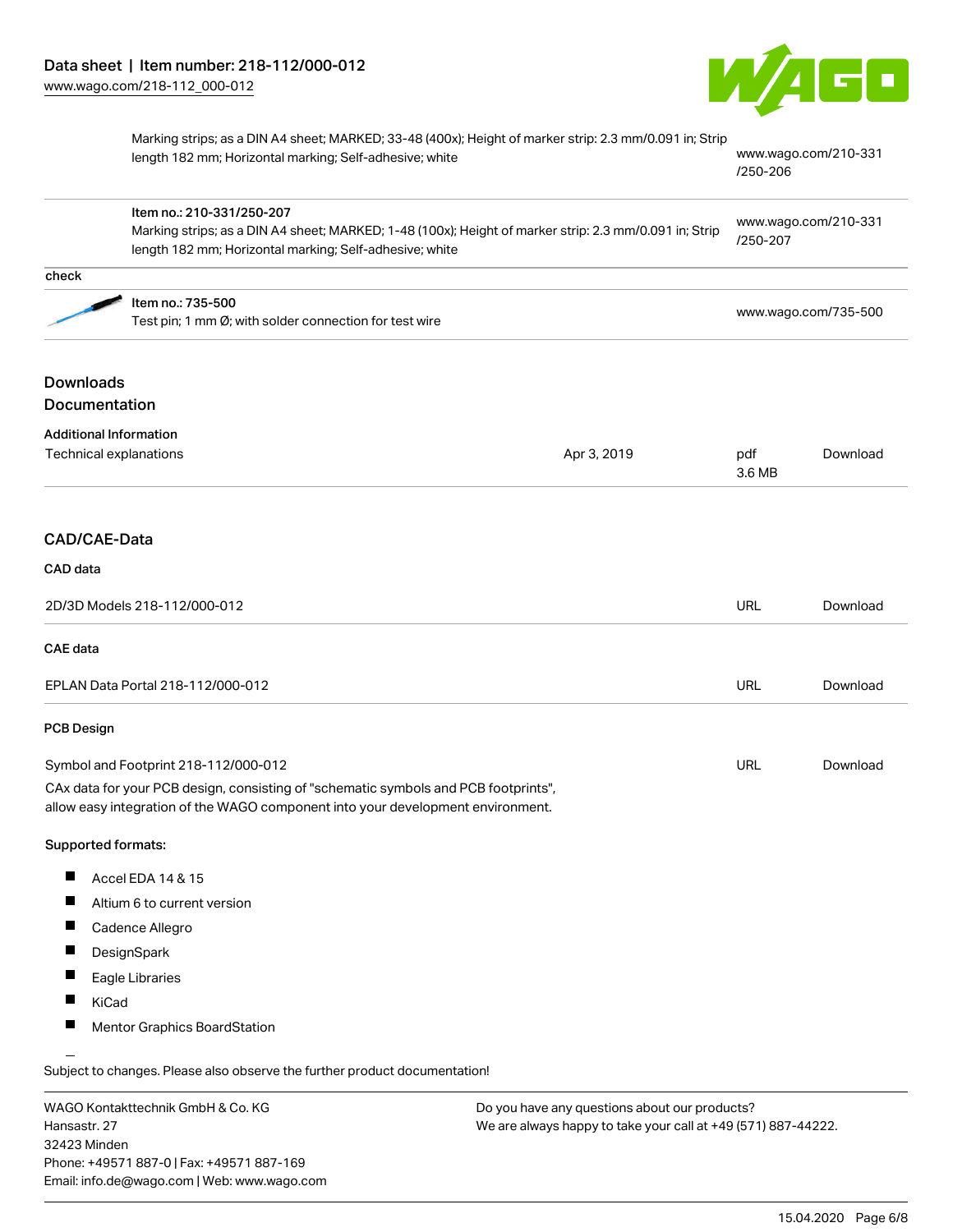

- $\blacksquare$ Mentor Graphics Design Architect
- $\blacksquare$ Mentor Graphics Design Expedition 99 and 2000
- $\blacksquare$ OrCAD 9.X PCB and Capture
- $\blacksquare$ PADS PowerPCB 3, 3.5, 4.X, and 5.X
- П PADS PowerPCB and PowerLogic 3.0
- П PCAD 2000, 2001, 2002, 2004, and 2006
- П Pulsonix 8.5 or newer
- $\blacksquare$ **STL**
- $\blacksquare$ 3D STEP
- $\blacksquare$ TARGET 3001!
- $\blacksquare$ View Logic ViewDraw
- П Quadcept
- П Zuken CadStar 3 and 4
- $\blacksquare$ Zuken CR-5000 and CR-8000

PCB Component Libraries (EDA), PCB CAD Library Ultra Librarian

## Installation Notes

### Conductor termination



Terminating stranded conductors in confined spaces requires a great deal of patience, unless you use the new 218 Series PCB Terminal Strips. The clamping units of these strips can be held open during termination process via integrated locking slide.



Terminating 0.75 mm² (18 AWG) conductors is possible; however, insulation diameter allows only every other clamping unit to be terminated with this conductor size.



Conductor termination: To momentarily open the clamping unit, use screwdriver and then insert a stripped conductor. To open clamping unit for an extended period, move locking slide toward conductor entry hole. Then fully insert stripped conductor and move locking slide back to original position (also possible to perform with fingernail).

Subject to changes. Please also observe the further product documentation!

WAGO Kontakttechnik GmbH & Co. KG Hansastr. 27 32423 Minden Phone: +49571 887-0 | Fax: +49571 887-169 Email: info.de@wago.com | Web: www.wago.com